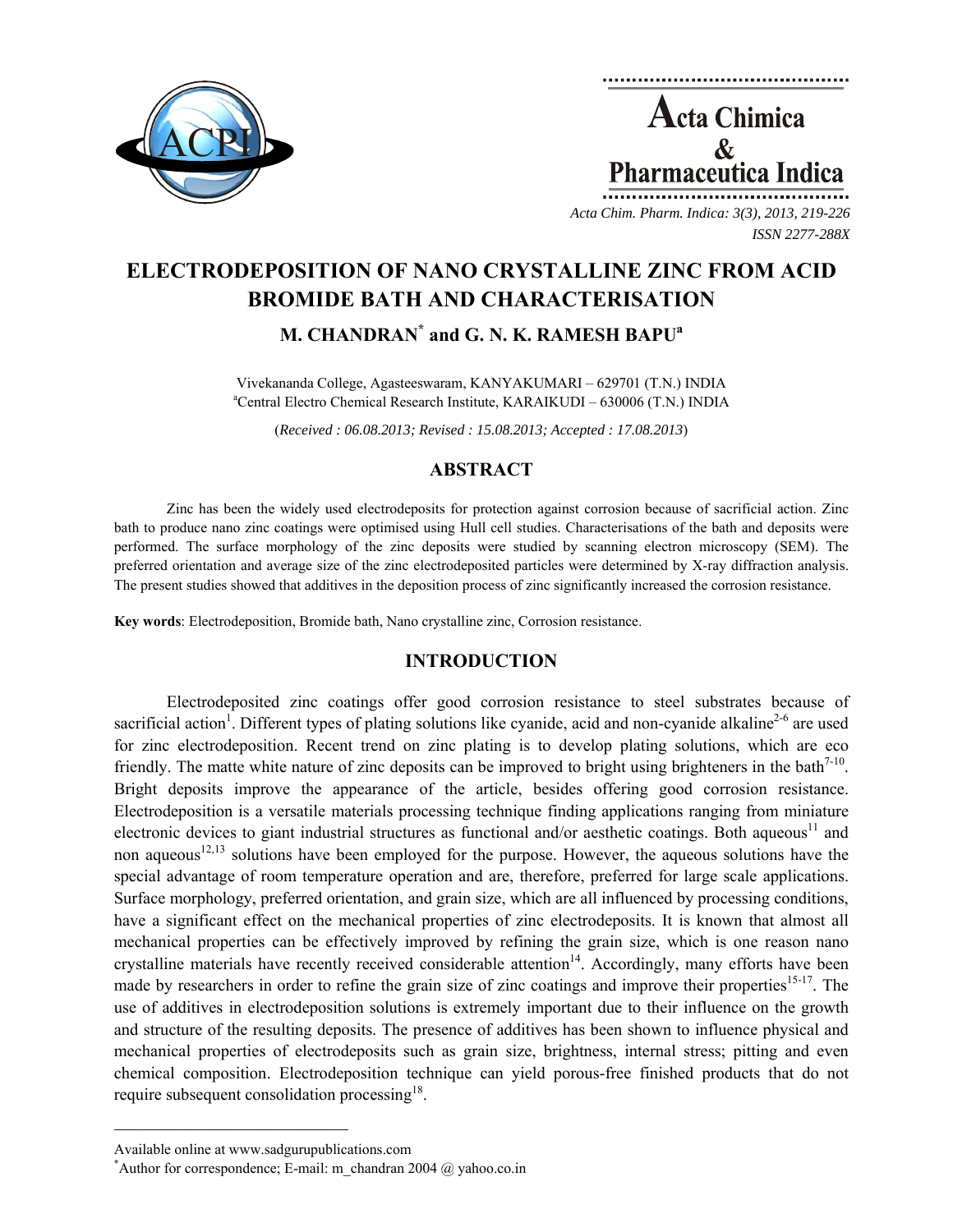In this present investigation, nano crystalline zinc coating was obtained from acid bromide bath. An attempt has been made to study the bath and deposit characteristics. The crystal structure of the electrodeposited nano crystalline zinc was investigated using SEM and XRD analyses. The corrosion resistance of nano crystalline zinc deposit was also studied.

## **EXPERIMENTAL**

All the solutions were prepared from AR grade chemicals (Loba Chemie) and double-distilled water. High purity (99.9%) zinc was used as the anode. The anode was activated each time by immersing in 10% HCl followed by water wash. Mild steel plates were mechanically polished to obtain a smooth surface and subjected to the usual pretreatments like solvent degreasing, alkaline electro cleaning and 5% acid dip. The optimum current density range for obtaining quality deposits from the basic bath was determined by Hull cell experiment using a standard  $267$  mL cell<sup>19</sup>. The thickness of the deposit on the Hull cell panel at different point was assessed by Elcometer 456 thickness gauge. The cathode current efficiency (CCE) and rate of build up at different current densities were determined from the weight of deposit on the cathode of (2.5 x 7.5) cm size.

Throwing power (TP) was measured in a Haring-Blum<sup>20</sup> cell. A porous zinc anode was placed between two parallel steel cathodes filling the rectangular cell cross section. One of the cathodes was nearer to anode than the other. The distance ratio was 5:1. The percentage of the throwing power was calculated from Field's formula<sup>21</sup>

Micro hardness of electrodeposits of zinc was determined on the Vicker's scale by using LECO Tester. In this method, a diamond pyramid was pressed into the deposit under a load of 25 g for 15 seconds and the indentation diagonal was measured after the load was removed. The micro hardness of the deposit in  $Kg/mm^2$  was determined in each case by using the formula.

Vicker's Hardness (Kg/mm<sup>2</sup>) = 
$$
\frac{1854 \times P}{d^2}
$$

where p - The load applied in grams and

d - Diagonal of the indentation obtained in micrometers

The morphology of the electrodeposits was examined at x 5000 magnification to assess the grain size, deposit nature, heterogeneities and pores present in the deposits using a scanning electron microscope (JEOL-JSM-35 LF). X-ray diffraction (Philips TW 3710) was carried out using nickel-filtered Cu-Kα radiation for determining the lattice parameter, crystallographic texture and approximate grain size of the deposit. The grain sizes of the coating were determined using the Scherrer's equation<sup>22</sup>.

The corrosion resistance of electrodeposited zinc was carried out in 3.5% NaCl by potentiodynamic polarization method, deposits obtained at an optimum current density of 2  $A/dm^2$ . Potentiodynamic polarization experiments were carried out using BioLogic SP-150 instruments. A large platinum foil  $(2.56 \text{ cm}^2)$  and saturated calomel electrode (SCE) were employed as auxiliary and reference electrodes, respectively.

#### **RESULTS AND DISCUSSION**

#### **Cathode current efficiency and throwing power**

Table 1 presents the bath compositions used in the present investigation. The influence of current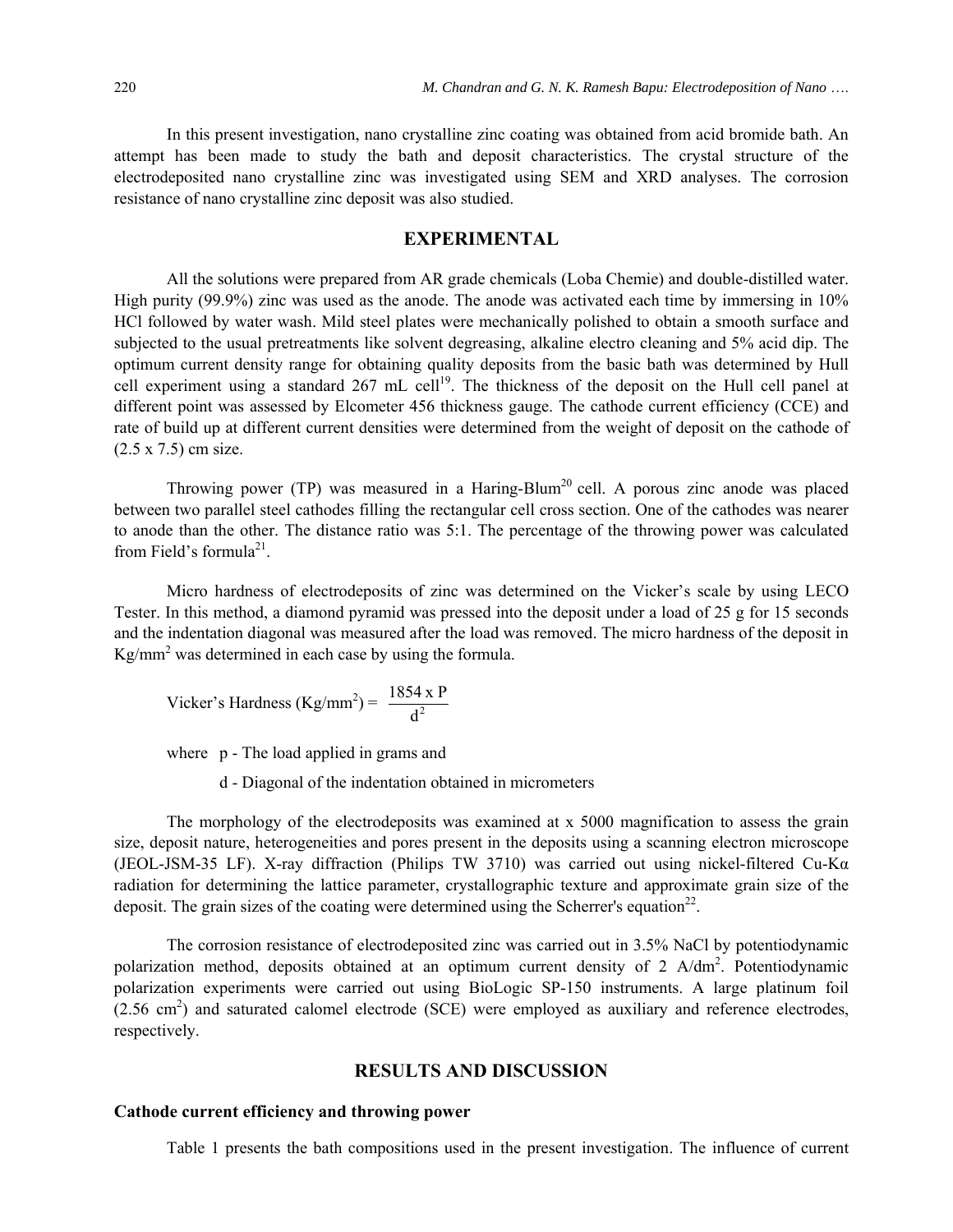density on deposition characteristics of bath A and B under moderate agitation are given in Table 2. The results show that the cathode current efficiency increases with current density up to  $2.0 \text{ A/dm}^2$  and then decreases with further increase in current density. This is due to the hydrogen evolution occurring at the cathode along with zinc deposition at the high current densities. The rate of build up increased with current density. Matte white deposits were obtained in the absence of additives, whereas in the presence of polyethylene glycol and glucose, semi bright and semi bright milky deposits were obtained.

The thickness of zinc deposits on the Hull cell plates at different points from high current density is given in Fig. 1. The variation of thickness with current density is an indication of throwing power.

Throwing power values at different current densities for bath A and bath B are given in Table 3. Throwing power of 10.27% was observed for the bath B at 2.0 A/dm<sup>2</sup>where as  $+ 7.44\%$  for the bath A at 2.0  $A/dm<sup>2</sup>$ . Deposition from complex baths usually takes place at higher cathode potentials and hence it is associated with enhanced throwing power<sup>23</sup>. On the other hand non-complexing electrolytes are associated with less throwing power.

| <b>Bath</b>  | <b>Constituents</b> | Composition (g/L) |
|--------------|---------------------|-------------------|
|              | Zinc bromide        | 160               |
|              | Boric acid          | 40                |
| $\mathbf{A}$ | Potassium bromide   | 40                |
|              | pH                  | 4                 |
|              | Zinc bromide        | 160               |
|              | Boric acid          | 40                |
|              | Potassium bromide   | 40                |
| B            | <b>PEG</b>          | 1.0               |
|              | Glucose             | 2.0               |
|              | pH                  | 4                 |

**Table 1: Bath compositions used in the present investigation** 



**Fig. 1: Variation of thickness of zinc deposits with current density on the Hull cell panel**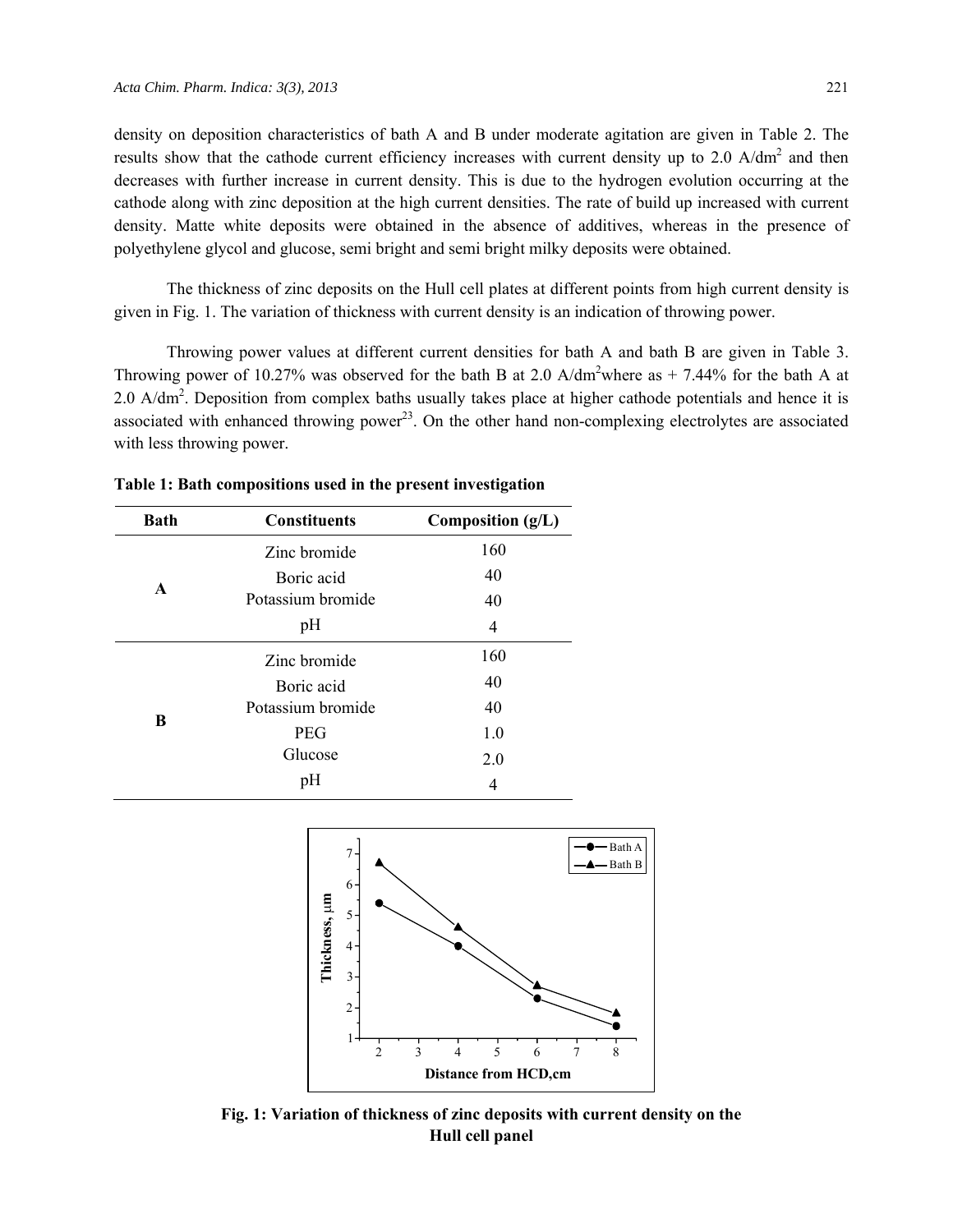| <b>Bath</b> | <b>Current density</b><br>(A/dm <sup>2</sup> ) | <b>Current</b><br>efficiency $(\% )$ | Rate of build<br>up (µm/hr) | <b>Nature of the deposit</b> |
|-------------|------------------------------------------------|--------------------------------------|-----------------------------|------------------------------|
| A           | 1.0                                            | 98.0                                 | 8.04                        | Matte white                  |
|             | 2.0                                            | 97.4                                 | 15.99                       | Matte white                  |
|             | 3.0                                            | 96.8                                 | 23.84                       | Matte white                  |
|             | 4.0                                            | 93.2                                 | 30.60                       | Matte white                  |
| B           | 1.0                                            | 926                                  | 7.60                        | Semi bright                  |
|             | 2.0                                            | 95.7                                 | 15.71                       | Semi bright                  |
|             | 3.0                                            | 94.5                                 | 23.27                       | Semi bright milky            |
|             | 4.0                                            | 91.3                                 | 29.98                       | Semi bright milky            |

Table 2: Effect of current density on deposition characteristics of baths A and B at 30°C under **moderate agitation** 

Table 3: Throwing power for electrodeposition of zinc baths A and B at 30°C

| <b>Bath</b> | <b>Current density</b><br>(A/dm <sup>2</sup> ) | Throwing power $(\% )$ |
|-------------|------------------------------------------------|------------------------|
|             | 1.0                                            | $+6.12$                |
| A           | 20                                             | $+8.04$                |
| B           | 1.0                                            | $+10.58$               |
|             | 2.0                                            | $+12.64$               |

#### **Micro hardness**

The results of micro hardness of zinc electrodeposits of 35  $\mu$ m are given in Table 4. The hardness of 116 Kg/mm<sup>2</sup> was obtained for the zinc deposit from bath B and 65 Kg/mm<sup>2</sup> from bath A at 1.0 A/dm<sup>2</sup>. Hardness values obtained at  $2$  A/dm<sup>2</sup> showed a lesser value irrespective of the bath compared to values for 1 A/dm<sup>2</sup>. The deposits were found to be coarse at higher current density and hence a decreased value was obtained.

| <b>Bath</b> | <b>Current density</b><br>(A/dm <sup>2</sup> ) | <b>Vicker's micro hardness</b><br>(Kg/mm <sup>2</sup> ) |
|-------------|------------------------------------------------|---------------------------------------------------------|
|             | 1.0                                            | 65                                                      |
|             | 2.0                                            | 58                                                      |
| B           | 1.0                                            | 116                                                     |
|             | 20                                             | 108                                                     |

Table 4: Micro hardness of electrodeposits from various baths A and B at 30°C

#### **Surface morphology of zinc deposits**

The SEM micrographics showing structures of zinc deposits are given in Figs. 2 (a) and 2 (b). When viewed at 5000 X magnification in the scanning electron microscope, the zinc deposits 'A' exhibited nonuniform crystals growth with slightly large crystals. The surface of the zinc deposits 'B' exhibited a regular uniform arrangement of crystals, indicating a uniform throwing power and hence produced semi bright deposit.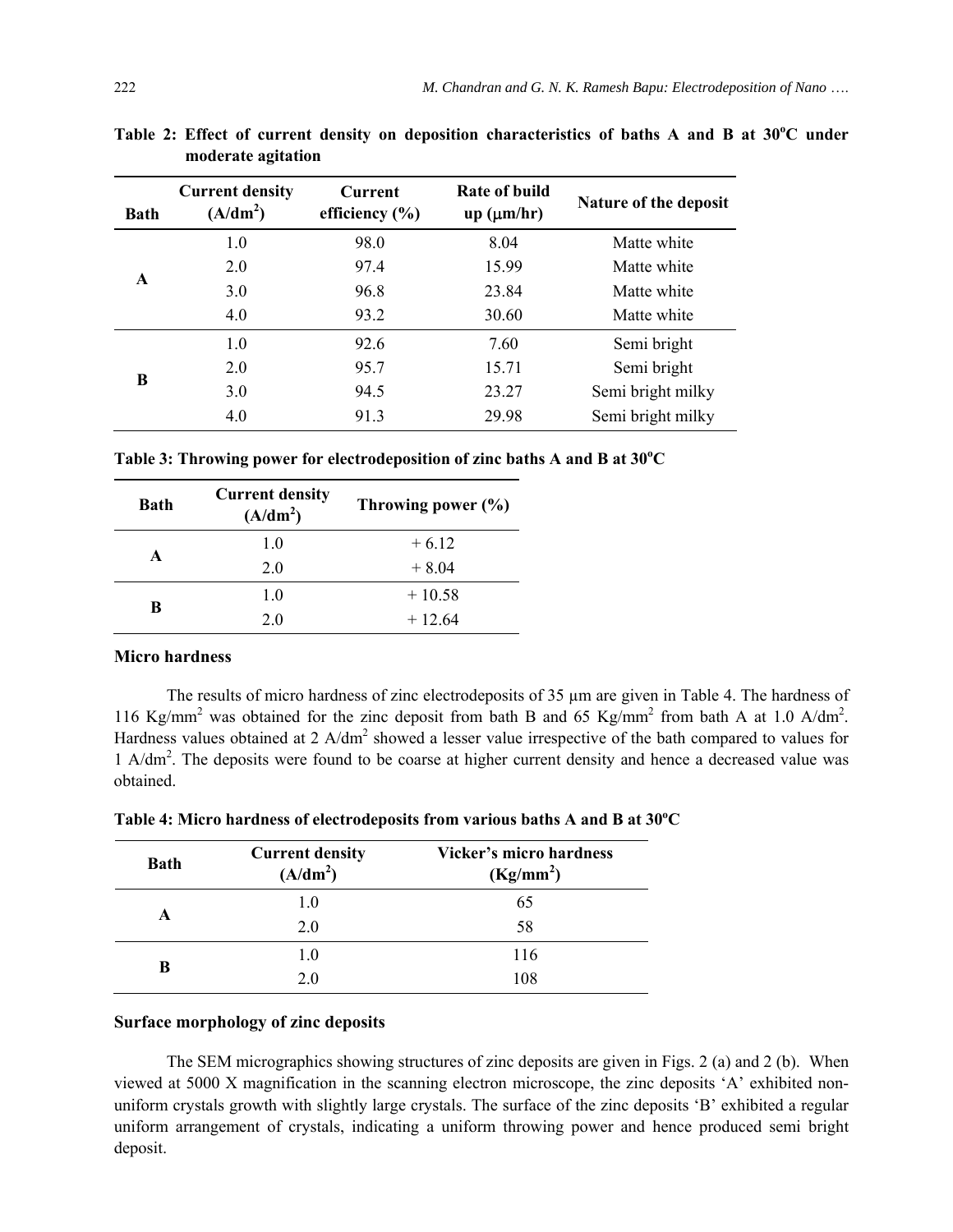



**Fig. 2 (a): SEM photograph of deposit A Fig. 2 (b): SEM photograph of deposit B**

## **Structure of zinc deposits**

XRD patterns of zinc electrodeposits A and B are given in Figs. 3 (a) and 3 (b) and the corresponding XRD data in Tables 5 and 6, respectively. The observed 'd' value is in good agreement with the standard values for zinc deposition (Joint Committee on Powder Diffraction System/ASTM File No. 1\* 40831Zn). Crystalline size was determined from the full width at half maximum (FWHM) of the X-ray peaks using Scherrer's equation. The average crystal size of the deposit B was approximately 64 nm where as for deposit A was 142 nm.



**Fig. 3 (a): XRD patterns of zinc deposit A** 

| S.<br>No.      | $2\theta$<br>(degree) | d (observed)<br>$\rm(\AA)$ | d (standard)<br>(Å) | h k l | Average crystal<br>size (nm) |
|----------------|-----------------------|----------------------------|---------------------|-------|------------------------------|
|                | 36.29                 | 2.475                      | 2.473               | 002   | 166.99                       |
| $\overline{2}$ | 39.00                 | 2.308                      | 2.308               | 100   | 126.32                       |
| 3              | 43.23                 | 2.092                      | 2.091               | 101   | 170.69                       |
| 4              | 54.33.                | 1.687                      | 1.687               | 102   | 146.29                       |
| 5              | 70.65                 | 1.332                      | 1.332               | 110   | 119.66                       |
| 6              | 77.04                 | 1.236                      | 1.236               | 004   | 124.78                       |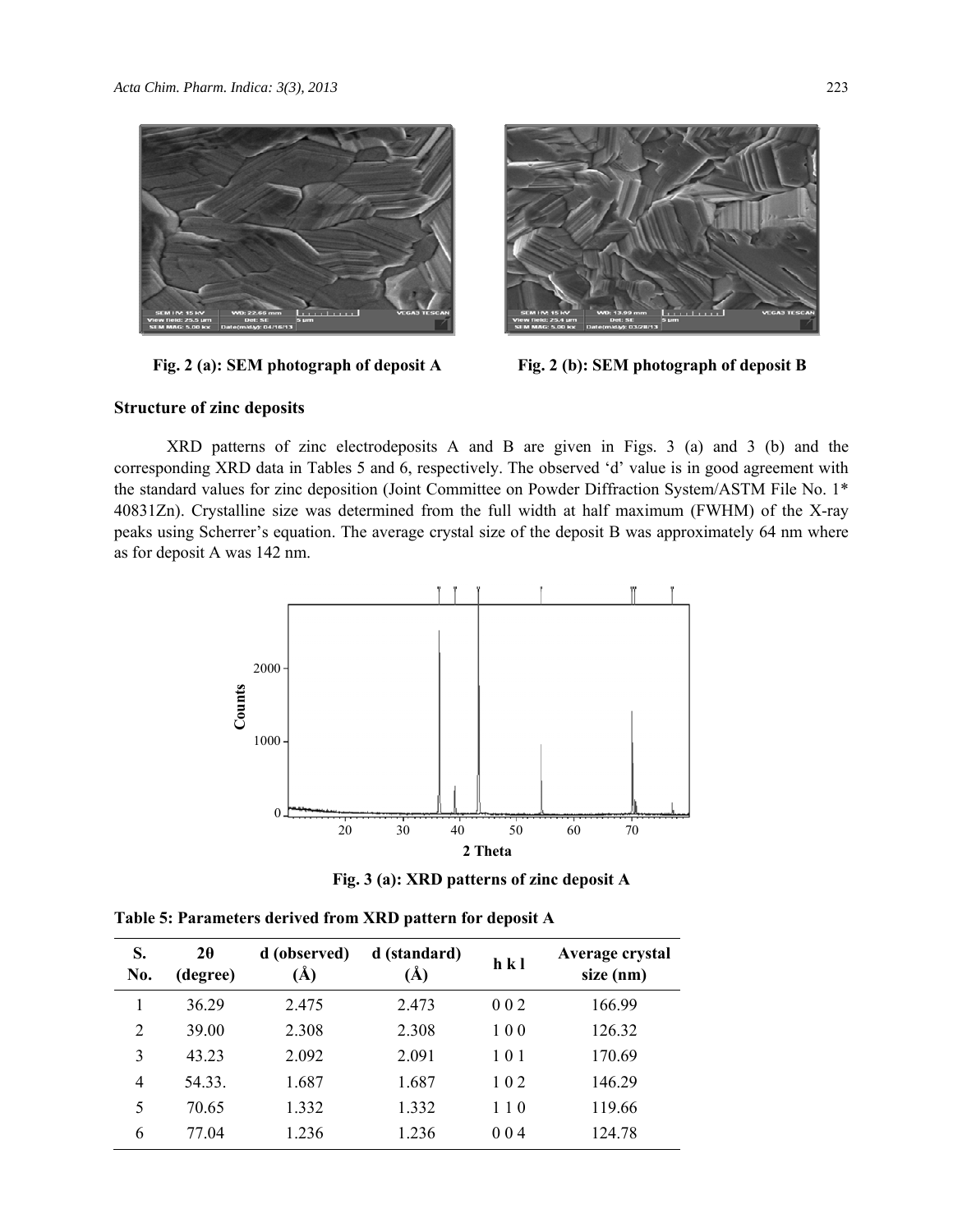

**Fig. 3 (b): XRD patterns of zinc deposit B** 

**Table 6: Parameters derived from XRD pattern for deposit B** 

| S. No.         | $2\theta$<br>(degree) | d (observed)<br>(Å) | d (standard)<br>(Å) | h k l | Average crystal<br>size (nm) |
|----------------|-----------------------|---------------------|---------------------|-------|------------------------------|
| 1              | 36.97                 | 2.430               | 2.473               | 002   | 53.36                        |
| $\overline{2}$ | 39.67                 | 2.271               | 2.308               | 100   | 53.80                        |
| 3              | 43.65                 | 2.071               | 2.091               | 101   | 71.51                        |
| $\overline{4}$ | 54.94                 | 1.671               | 1.687               | 102   | 57.03                        |
| 5              | 70.85                 | 1.332               | 1.332               | 110   | 67.84                        |
| 6              | 77.59                 | 1.229               | 1.237               | 004   | 60.84                        |

## **Corrosion studies**

From the electrochemical theory of corrosion, corrosion current densities can be obtained by extrapolating the linear segments of anodic and cathodic (E-log i) curves. The slopes of the linear segments of anodic and cathodic branches give the anodic and cathodic Tafel slopes.

 $b_a$  = Anodic Tafel slope = RT/ $\alpha_a$ F

b<sub>c</sub> = Cathodic Tafel slope =  $RT/-\alpha_cF$ 

where  $\alpha_a$  and  $\alpha_c$  are transfer coefficients.

Figs. 4 (a) and 4 (b) present the polarization curves for zinc deposits A and B, respectively. Table 7 gives corrosion potential ( $E_{corr}$ ), corrosion current density ( $i_{corr}$ ), anodic and cathodic Tafel slopes during the polarization behaviour of the zinc samples in 3.5% sodium chloride solution. From the results, it can be seen that i<sub>corr</sub> values for zinc deposits were considerably lowered in the presence of polyethylene glycol and glucose in the bath. The corrosion current densities for zinc deposit follow the order.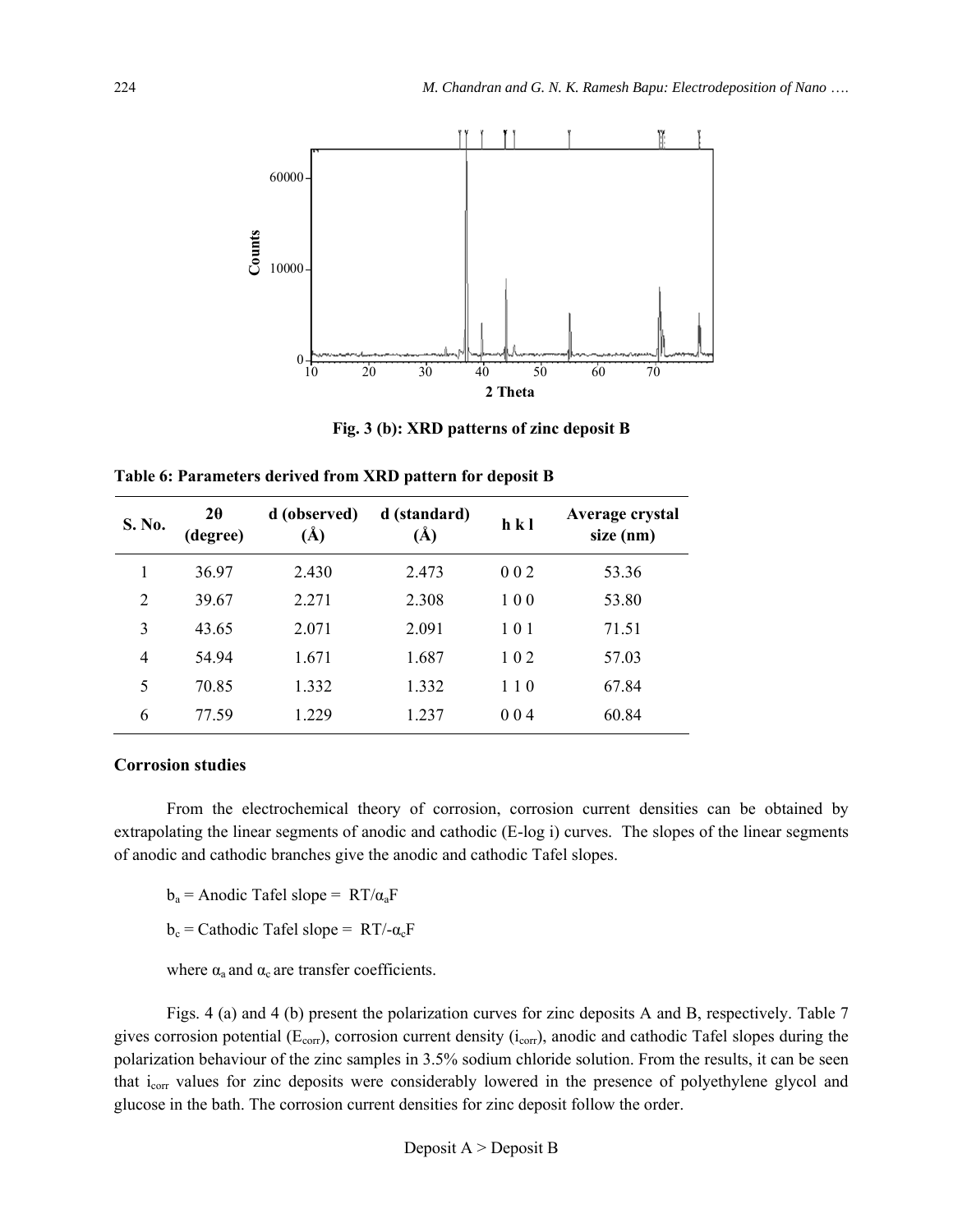

**Fig. 4 (b): Polarization curve for zinc deposit B** 

**Table 7: Parameters derived from E-log i curves for zinc deposits A and B in 3.5% sodium chloride solution at pH 7** 

| <b>Bath</b> | <b>Thickness</b><br>(µm) | ${\bf E_{corr}}$<br>(mV vs. SCE) | <b>L</b> corr<br>$(\mu A/cm^2)$ | Tafel slope (mV/decade)   |                           |
|-------------|--------------------------|----------------------------------|---------------------------------|---------------------------|---------------------------|
|             |                          |                                  |                                 | $\mathbf{D}_{\mathbf{a}}$ | $\mathbf{D}_{\mathbf{C}}$ |
|             | 1b.                      | $-1042.143$                      | 94.486                          | 251.9                     | 33.3                      |
| B           | l b                      | $-1029.578$                      | 44.255                          | 239.9                     | 10.7                      |

# **CONCLUSION**

From the experiments carried out, polyethylene glycol and glucose in the zinc plating bath produced semi bright and semi bright milky, uniform and fine grained deposit with average crystalline size of 64 nm and the deposit exhibited better corrosion resistance.

## **ACKNOWLEDGEMENT**

The author (M. Chandran) expresses his sincere thanks to University Grants Commission, Government of India, New Delhi, for having the financial assistance under minor research project. He is also grateful to the Management, Vivekananda College, Agasteeswaram, Kanyakumari, for the encouragement given in his research pursuits.